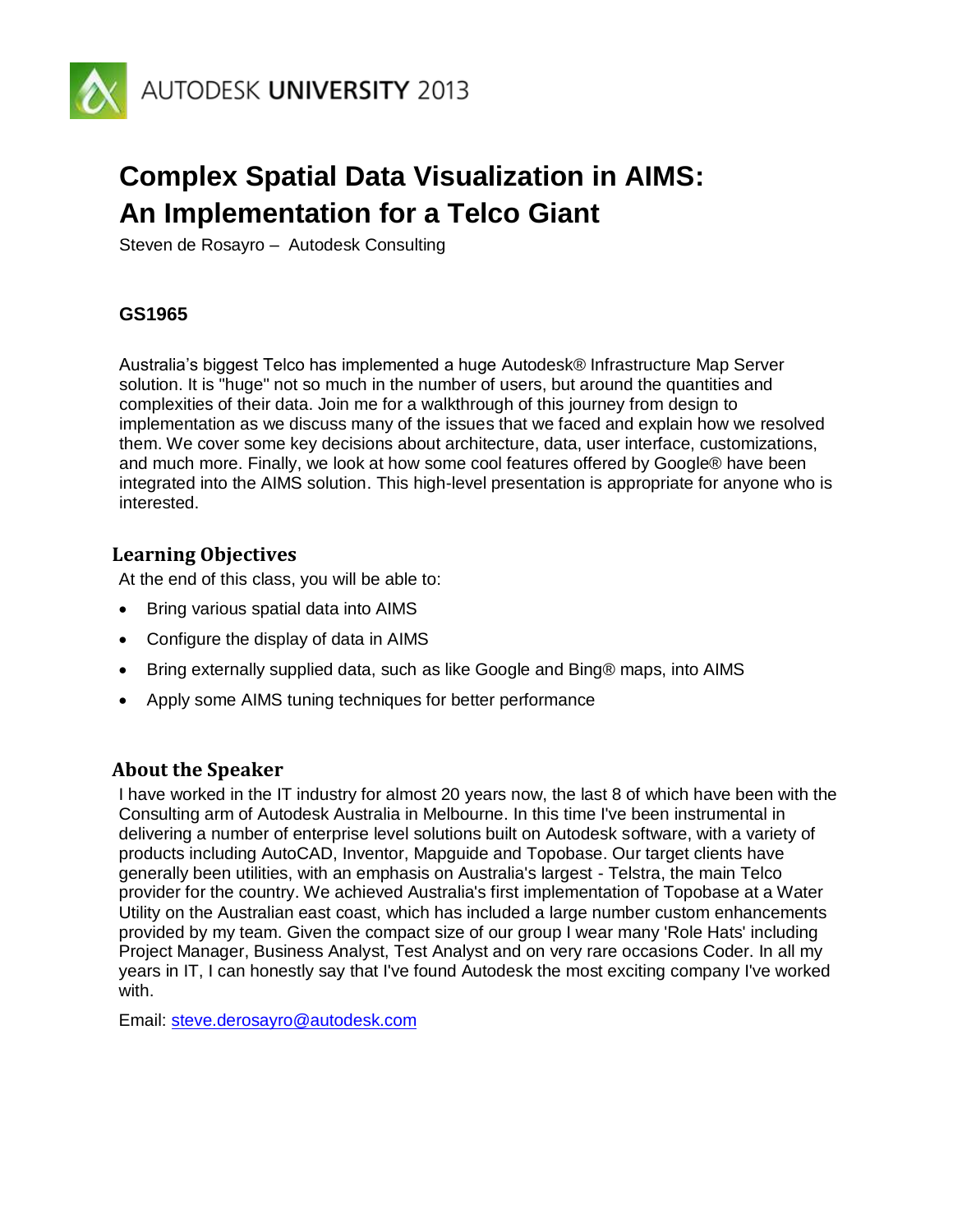## **Introduction**

I just want to start off by being clear that this is not a technical presentation. It's more of a journey for an implementation of Autodesk Infrastructure Map Server (AIMS) [aka: MapGuide] for our biggest Telco customer. That being said the learning objectives are slightly misleading because I don"t intend to walk through in detail of "First click this button, then select that option…" to set up your AIMS solution. Rather I will talk about our implementation and some of the hurdles we faced and overcame. I"ll discuss customisations we have built as well as integrations with other systems and services. So now that I"ve set the scene, let"s get started…

# **A bit about the Customer**

In Australia, all I"d have to do is say "Australia"s biggest Telecommunications Company" and everyone knows you"re talking about Telstra. However around the world, this is probably not as well known. So to give you an idea of the size, previously Telstra was government owned and the *only* Telco provider for the whole of Australia. We aren"t a big country population-wise (approx. 25 million people), but geographically speaking we"re huge. I just did a quick comparison on Google maps and found Australia to be close to the same land mass as USA. The largest cities in Australia run along the Eastern coast of the country but the population is spread far and wide. Telstra did, and pretty much still does own all of the copper network servicing the country. They are also the biggest provider of Mobile Phone networks and are generally known to have the best coverage across the country, reaching 99% of the population, showing their dedicated to their rural customers.

## **And a bit about Autodesk Consulting**

Autodesk is predominantly a sales company, however there is a little known division that I belong to called Autodesk Consulting. Many of the products in the Autodesk line-up allow for customisations with a rich API interface. We also have products that are highly configurable, allowing our customers to literally tailor a products behaviour to their own internal business processes. This is exactly the sort of work Autodesk Consulting does for our larger Enterprise customers. We analyse our customers requiremments, define a solution and then configure, build & integrate that solution. Finally we assist in adoption to ensure a positive take-up of the new technology.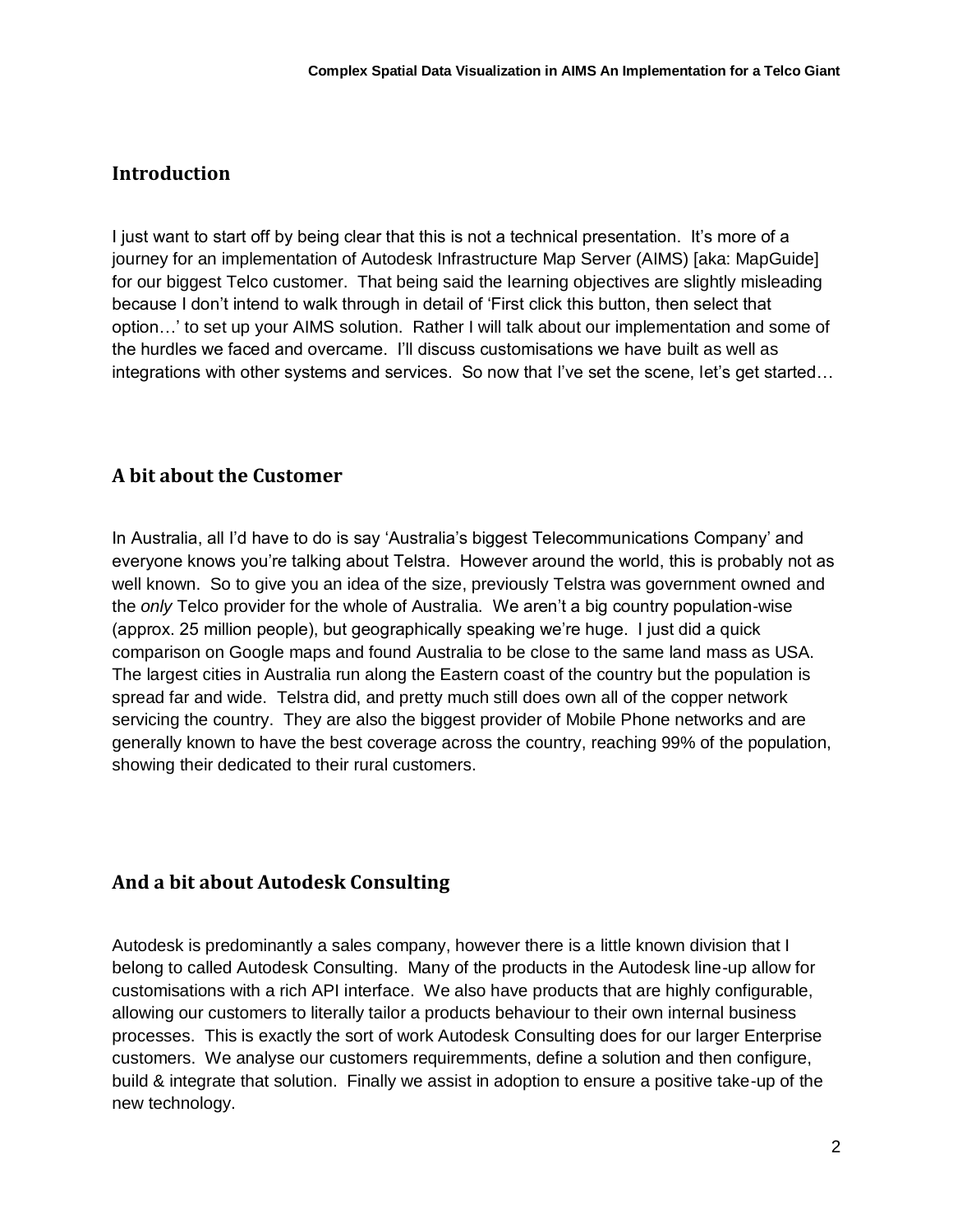# **Telstra needed a web based GIS system**

Telstra is a company made up of many business divisions, with their own separate responsibilities. This in turn creates a multitude of systems and applications to manage their data. They recognized that it was difficult for employees to find the answers they were looking for with regards to mobile and landline network queries. The solution could not be found in one place and often it was required that specialist staff draw data from various sources together into a desktop application to view the data layered on top of each other to assist with these queries. To add to this was the cost associated with these desktop applications to do fairly straightforward data visualization.

Telstra knew that they wanted a web based solution to bring all of this data together, so that there was a single point of truth that employees could turn to to do their network investigations. This type of application was seen as potentially a great asset to "Front Of House" staff taking calls around network related issues.

# **AIMS fits the bill**

The Autodesk Consulting team were invited to demonstrate the functionality that the AIMS product had to offer. It was no secret that Telstra had been seriously considering Google as a possible solution, but were hesitant about releasing their highly confidential data to the cloud. The AIMS product supports external base map services from Google, Bing and Yahoo giving users that familiarity of map usage they get on their home computer. It also is a solution that is built on Telstra"s own infrastructure, allowing Telstra to maintain control over their data. Some of the other "out-of-box" selling points that AIMS offered was the support for multiple browsers, being IE, Firefox, Chrome and Safari. This isn"t a huge deal for Telstra as their only supported browser is IE, however the fact that no browser plugin is required is a benefit because the installation of software to heavily locked down PC"s is not an easy task to accomplish. AIMS also supports a multitude of spatial data formats through FDO connectors. Some of these connectors come with the product and are owned by Autodesk, however the majority are freely available from the Open Source community. Initially the intended audience of the solution was to number around 100 people, however Telstra foresaw that this number could easily grow. The Consulting team were able to highlight reasonably straight-forward scalable architecture that allowed Telstra to simply add more web servers as demand grew for the system. And finally, the business unit intending to set up the new system were quite familiar with the data they intended to publish. They were looking for a solution that would easily allow them to define how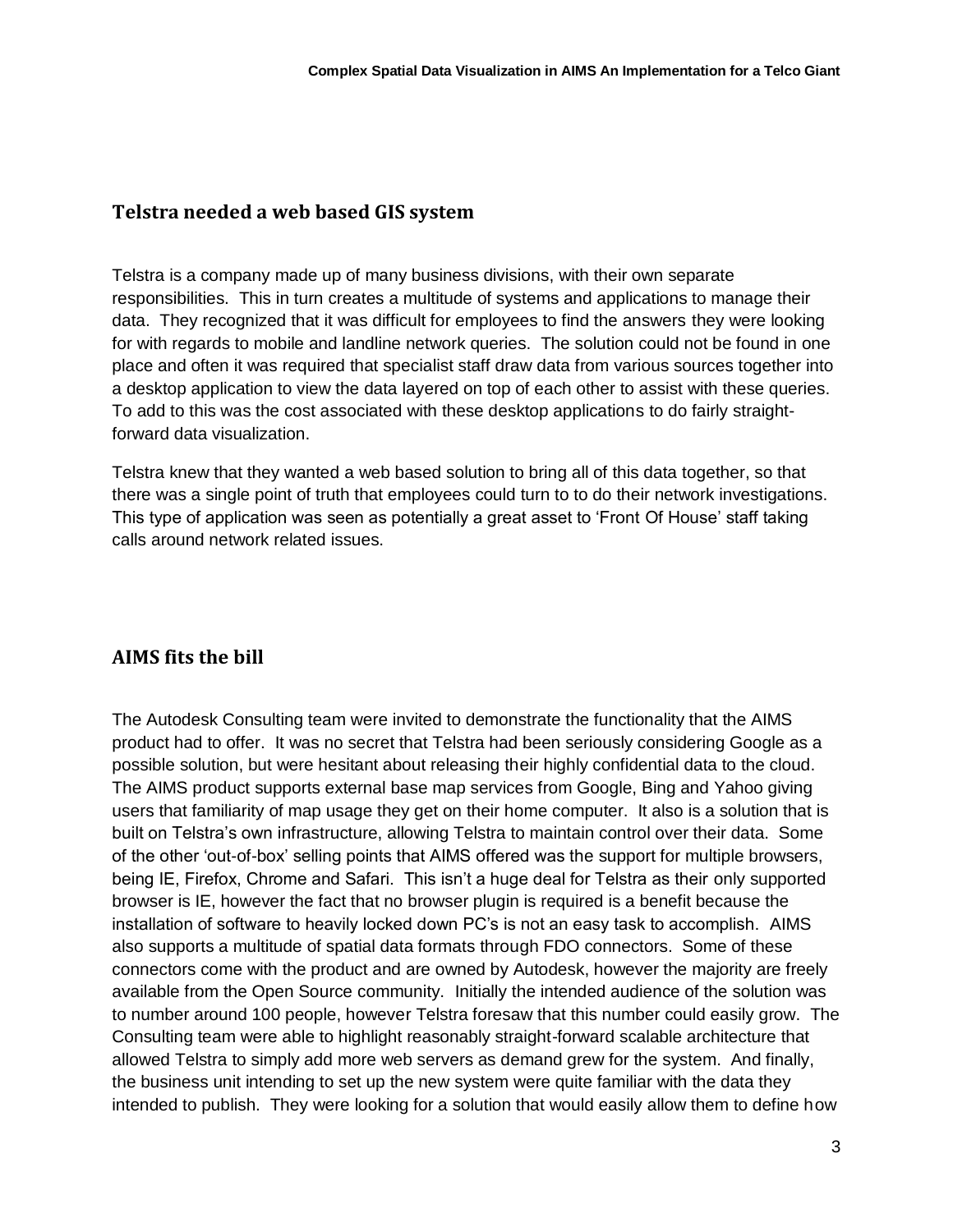the data should look and act, without requiring an IT team to do the translation for them. A few quick demonstrations of MapGuide Studio was all it took to highlight the simplicity of configuring AIMS.

#### **Some more requirements from Telstra**

Apart from what I've already mentioned, let's run through a few more requirements that Telstra had for their new AIMS solution.

As I said earlier, Telstra has a vast number of applications managing their data. In some cases we had geospatial data in one system and the attribute information in another. These two pieces of information needed to be brought together joined into the one object.

The business also had occasions where the same data needed to be viewed different ways. Where the attribute data would need to drive how the object was displayed or even filtered out. For example, in a mobile network coverage map, a polygon might show how much coverage there is over a particular area, whereas in a slightly different map configuration the same polygon might show how many people would be affected if a mobile tower went out.

Even within the various business units at Telstra, data can be sensitive. Hence Telstra wanted the ability to control who sees what. Effectively they wanted to assign security to the solution to ensure only the correct data was made visible to right the people.

A number of the more technical users within the business unit wanted the ability to load their own spatial data into the web application, simply to overlay it with existing data. These one-off data loads were to be done with only recognized spatial formats that may have been sourced either internally or externally.

Telstra are also familiar with the Google Earth experience and were wanting the option of a similar experience for some of their data. Essentially mobile coverage maps draped over a contoured landscape would make it easier to see the reason for poor coverage caused by hills and valleys.

And finally the ability to search for network objects needed to be a simple process, whereby a user could say *'I need to find tower ABC'*.

There were actually a lot more requirements than what I've covered here. In fact there's a hefty 30 odd pages of requirements. However the ones above provide a good idea to what was eventually implemented.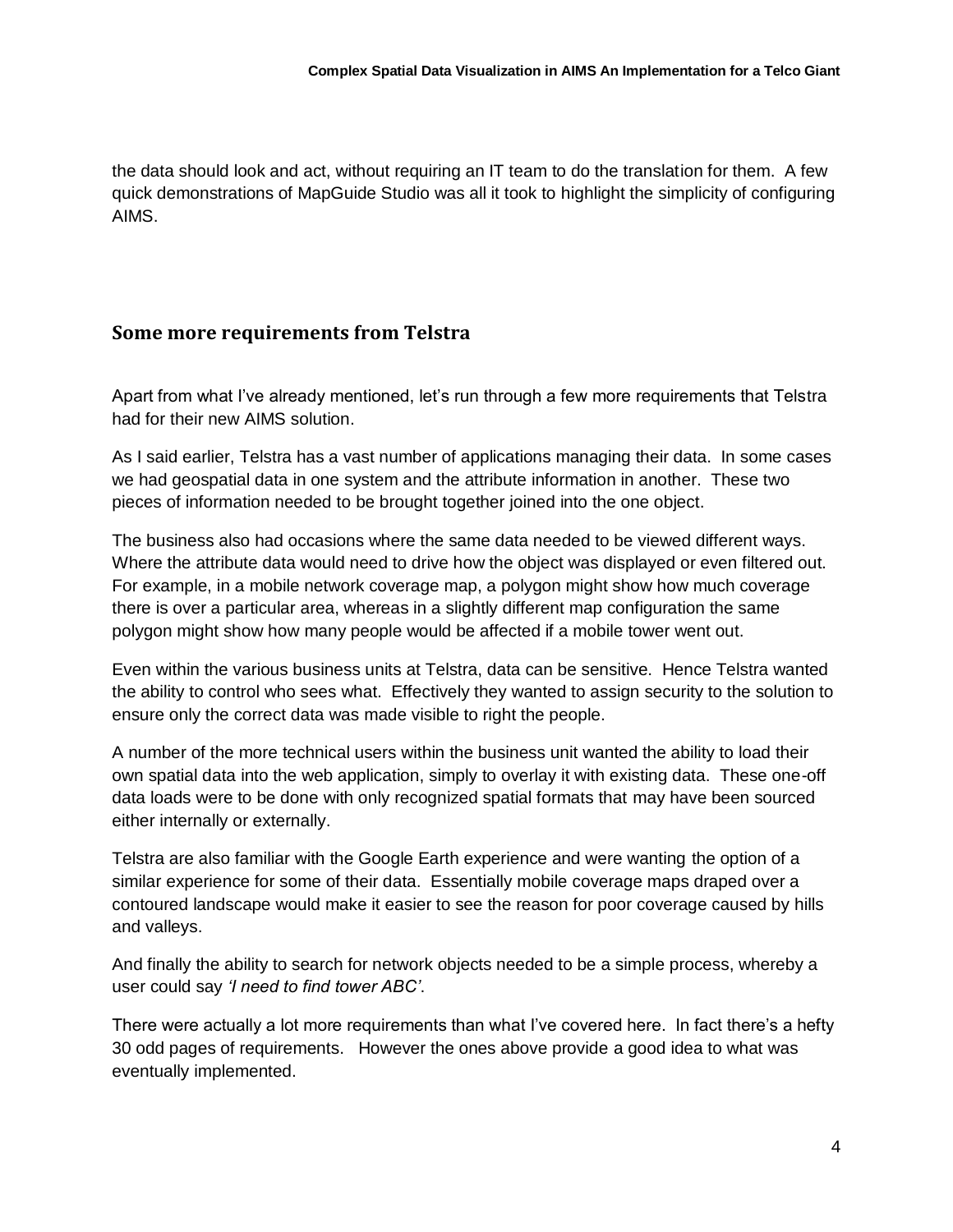## **NetMaps is Born**

Yes, NetMaps is the name given to the application we built. First off, let"s have a look at the architecture…



We"ll start from the right and then work our way to the left. We have a multitude of systems and data formats feeding into the NetMaps application for visualization. You can see in the diagram that we decided to create a data tier in which to store all of the incoming data. Now one of the fundamental highlights of AIMS is its ability to read data directly from a variety of source systems, so why create this data warehouse? Well we found that we occasionally needed to make changes to the data to make it readable by AIMS or more efficient for searching. Plus reading directly from another application has impact to that application. The different business units within Telstra that owned the data were no too happy about random data hits, or making changes to their data. Instead it was much easier to have a controlled, well documented interface between NetMaps and the feeding application that effectively produces a data replication we can then work with. A large portion of the data is sourced from Oracle-based systems and hence is replicated into the NetMaps Oracle database. The file based data quite often goes straight to the NetMaps fileserver, or on occasion is loaded into the database.

The middle tier is an Web or Application server on which AIMS resides. It reads from both the file and database server as its only data source. This server is also the key to NetMaps scalability. Should the user-base of the system grow significantly, then another server can be added, as a duplicate of this one. In Telstra, this has already happened and both web servers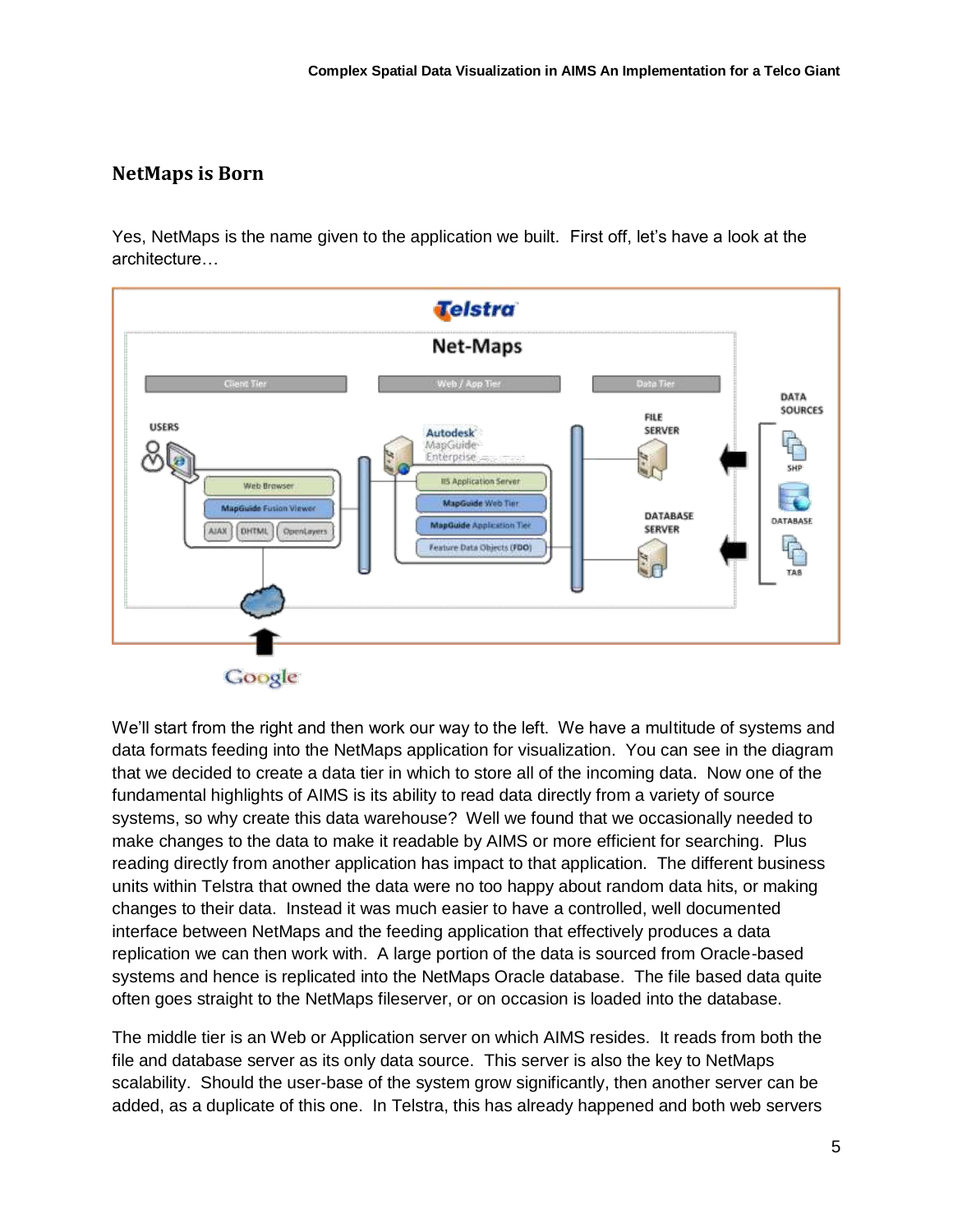sit behind a Load Balancer that distributes the incoming requests. The MapGuide Studio desktop application also directly accesses this server to allow for all the configuration changes. Note that whenever AIMS configuration changes are made, they must be applied to all Web servers. Fortunately AIMS provides an export/import utility so that this is not a manual process.

And finally on the client tier we have the web browser, which in Telstra's case is IE8. AIMS serves up the maps and data in a very efficient way such that most of the hard work is done by the server and the database and hence doesn"t impact the network. In Telstra"s implementation they are using Google base maps and hence the client machines must have access to the internet to draw on Googles services.

#### **Data Issues**

With Telstra having data stored in various applications, it became apparent that quite often the geometry data had attribute information stored in a different system. These pieces of information needed to be brought together and made available to the users. AIMS does allow you to create these sorts of data joins, however we quickly found that it wasn"t very efficient at doing these joins. So our solution was to load the two different data sources into our Oracle database. Then within the database we created views that joined the two or more tables together and allowed AIMS to see that view. Oracle is far more efficient at joining data in this way.

AIMS being a viewing application, the quality of the output is only as good as the data being fed in. And in Telstra"s case, some of the data quality was not that great. By far the largest quantity of data comes from displaying their copper network. The source data is stored in text based files and we needed to write custom code to read it into our database, which was no easy task. To give you an example, every node or point type object was not stored as a point in the text file, it was represented as a series of lines. In the case of pit, which was represented as a circle on the screen, this was made up of 32 straight lines forming that circle. It looks like a perfect circle on the map, however it takes up a heap of data to make it. Fortunately Oracle"s spatial indexes handle this very well, so the system still performs quite well. Other instances of poor data was evident in some of Telstra"s spatial files, whereby polygons were not readable by FDO connectors. It seemed that the source application that created or maintained these files had no issue with the files, however the FDO connecters utilized by AIMS did. Once again some custom code was written to check for known issues, like too many vertices in a polygon or too many spatial objects in a file. Logging was produced to highlight the issues as well as conversion into SQLite format which that particular FDO connector had no issue with. And one final data quality issue was the occurrence of several tables in oracle with so many columns in them, that AIMS would error on trying to display attributes. So we had to work with the business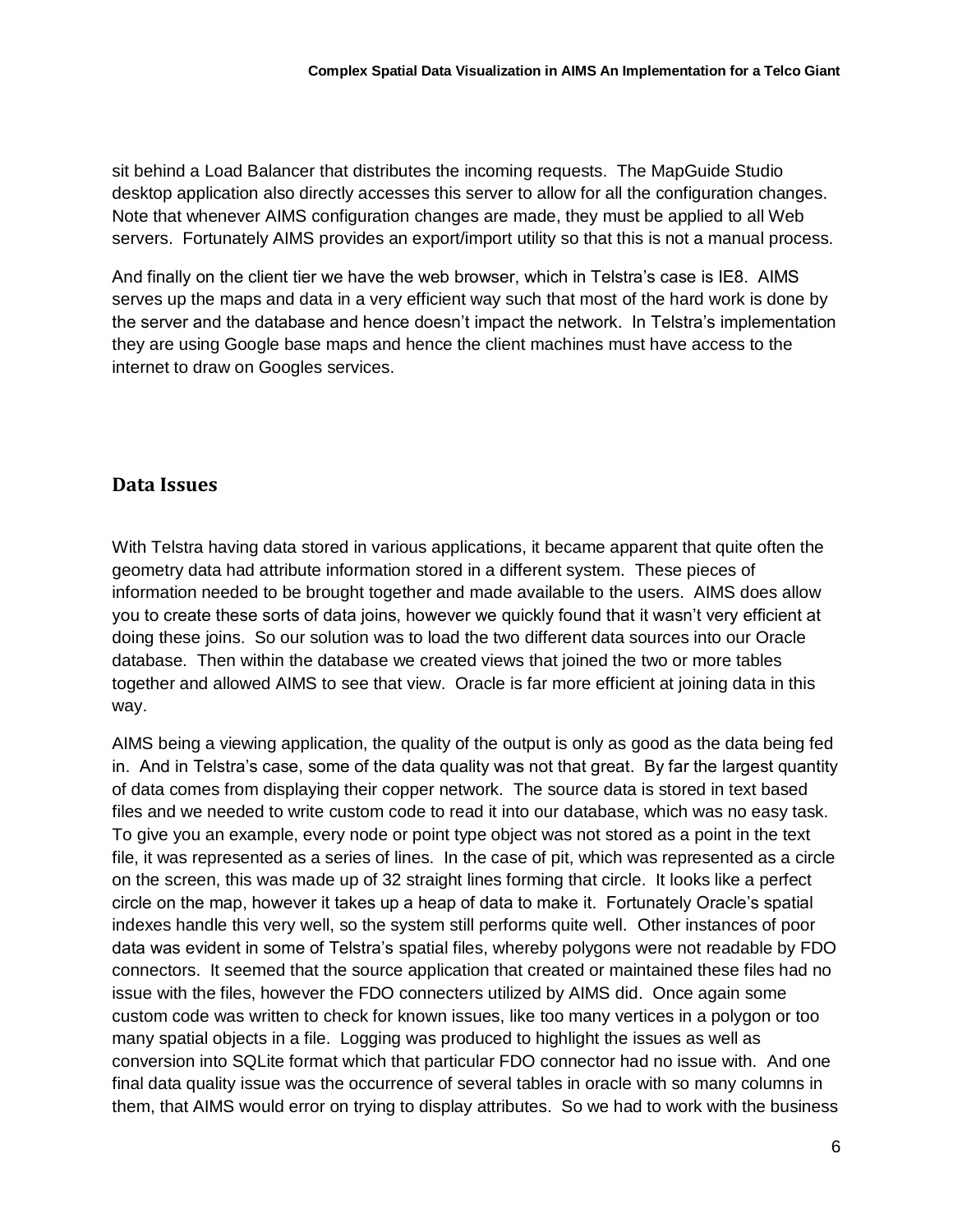to try and weed out what was truly valuable for viewing and cut out the rest. Once we determined that, we simply created an Oracle view of the subset of columns and allowed AIMS to see that instead.

And one last data issue we had to work around. There was certain "Mobile Network Coverage" polygonal data that Telstra had gathered which was to be displayed in both Metro and Country areas. Within the metro areas the polygons are small and numerous, whereas in country they are considerably larger and few and far between. To see the large polygons effectively, you need to be zoomed out a fair way. The issue here is that rendering the small polygons at this zoomed-out threshold is a considerable task for AIMS. It works very hard to render a heap of vertices that are not visible to the eye at distance. To make the spatial data less intensive to Render, we recommended creating a duplicate set of the data and running smoothing routines over the top of it. This essentially reduces the number of vertices in a polygon. The equations to do this smoothing can be readily found and there are a number of parameters that drive the level of smoothing. We were then able to have the intense data made available at the lower thresholds required for the Metro areas, and the smoothed data for higher zoom levels required in the Country.

#### **Performance Issues**

I previously touched on how AIMS will render whatever data you provide it. It does not do any dumbing down of the spatial data the more you zoom out. As an Administrator you have complete control of what data can be seen at what zoom level. This was a concept that took a bit of getting used to at Telstra, where they had several datasets they wanted viewable at quite a high threshold. Even with restricting this data to certain user groups, the damage was done because we initially only had the one AIMS server. This meant that if one user requested the data, then the AIMS server would start churning away to render it for that user and effectively impact the performance of every other user on the system. So, the moral is, be very careful on how you theme your data. We made sure Telstra had a "Sandbox" environment set up to test out their theming requirements before pushing them live.

Telstra being the typical large enterprise, it is difficult to say to them, just use the latest browser, or switch from IE to Chrome. They have a Standard Operating Environment that is difficult to bypass. The reason I"m touching on this is that the choice of Web Browser makes a difference to how AIMS performs. Telstra is on Microsofts Internet Explorer 8 and we"ve found that this is probably the worst performing out of all the major browsers. If you have a choice, Chrome or Firefox performs a lot better. Note that even IE9 shows significant improvements on IE8, but alas we were stuck on IE8 at Telstra.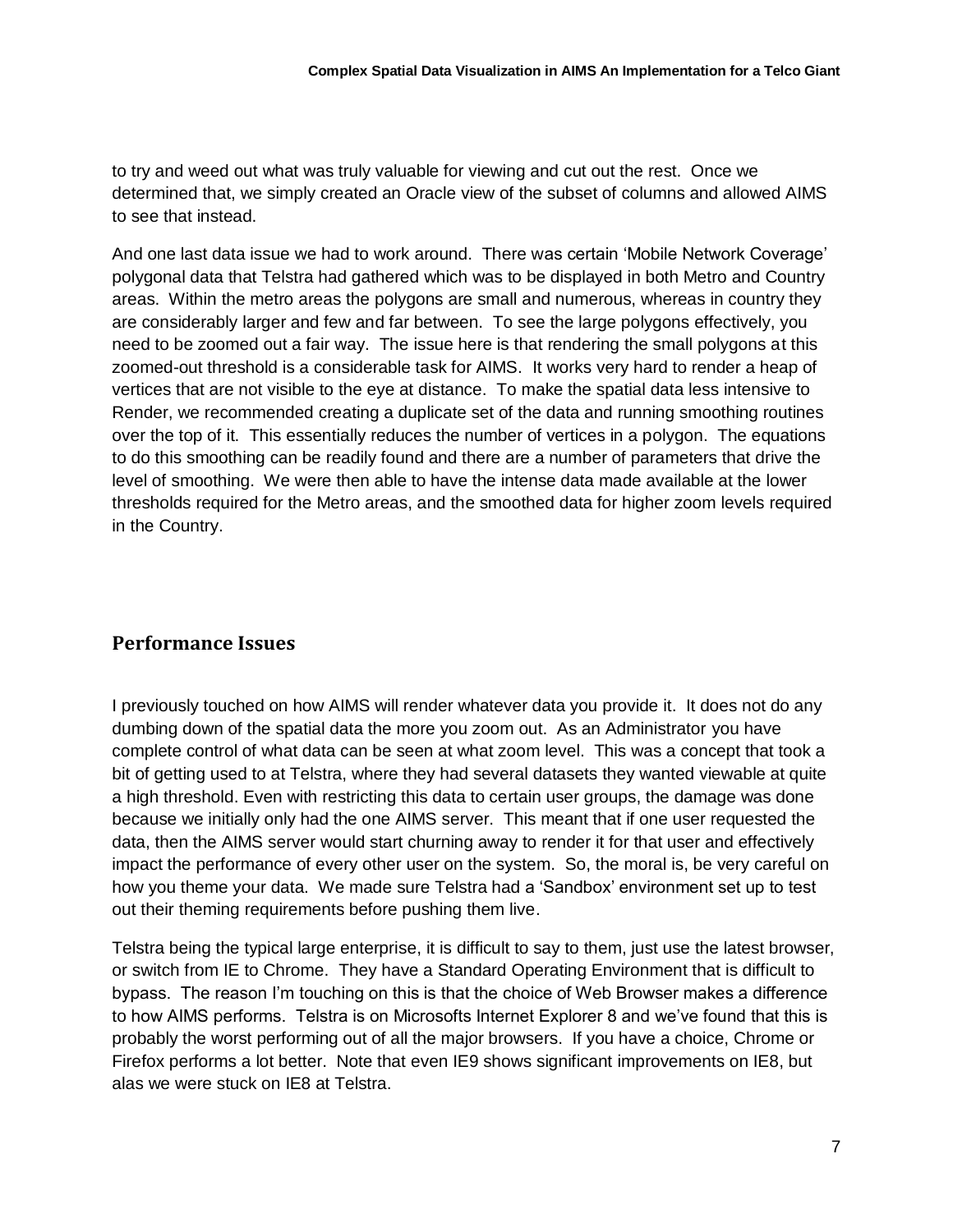So once again, custom code came to the rescue. We found that with Telstra's requirements they needed to have a large number of layers available the various user groups for viewing. These layers are controlled through a "Legend Panel" and definitely this Legend performed quite poorly under IE8. AIMS creates the Legend icons on the fly as users zoom in and out of the Map. We found that by pre-creating all of the icons on a nightly basis, it alleviated much of the heavy lifting AIMS tried to do on the fly. The downside here is that you can"t simply configure changes and have the Legend automatically updated.

And one last performance tip for IE8 was around using Google Base Maps. IE struggled with rendering the maps provided by Google and resulted in a very blocky, bit-by-bit display. As I mentioned before, other browsers like Chrome and Firefox handled this a lot better. So the solution was to put a browser within a browser. We used the "Chrome Frame plugin" within IE and the whole user experience was immediately improved.

## **Customisations**

Much of the data being supplied to Telstra was sensitive and thus only to be provided to certain user groups. We enhanced AIMS to use windows authentications for anyone accessing the NetMaps URL. Anyone with NetMaps access had to belong to windows group that determined their access. Then within AIMS we simply created a Map for each Windows group, ensuring only the correct layers were configured and made available on that map.

AIMS does allow you to pretty much find and navigate to any themed item using a generic query form. Telstra found the form to be a little clumsy and also required the user to have an intimate knowledge of the underlying attribute data. Also, given some of the data quantities, a badly formed query could wreak havoc on the AIMS server. So we built them some custom search forms. Essentially they provided us with the exact types of Landline & Mobile network queries they wanted to run and we constructed the forms and appropriately indexed the data.

There are a couple of groups within Telstra who source their own spatial data and want to overlay it on existing Telstra data. Out of the box, AIMS does not allow you to do this. So we created custom functionality for users to load a variety of pre-defined spatial file formats that lasted for the duration of their session.

Telstra know that their data is not perfect and seized on the opportunity to use NetMaps as a data error reporting tool. We built some custom code that allows any user to pinpoint a data error for further investigation by an assigned team. This form captured the offending layer, as well as user comments outlining the perceived problem.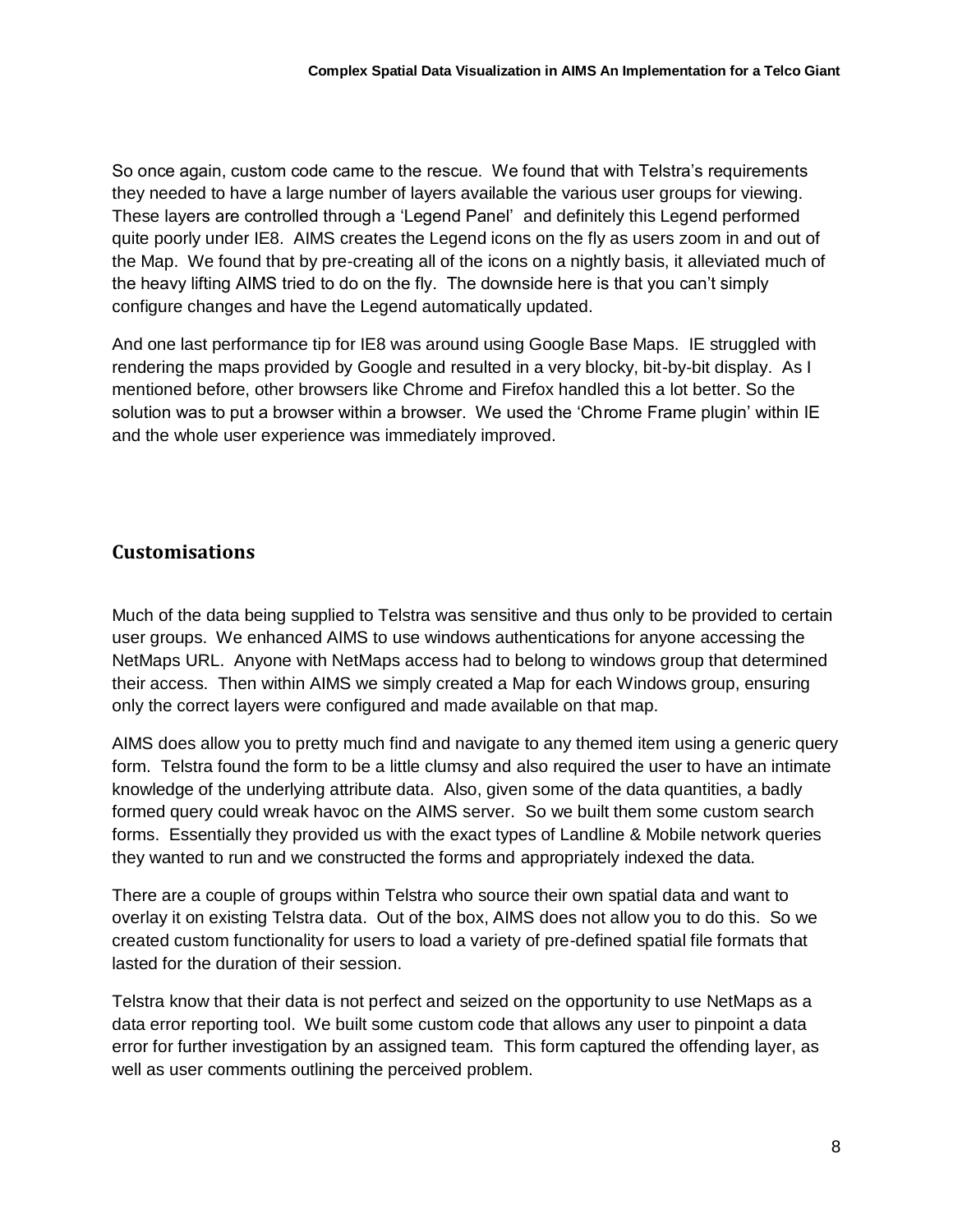## **Google Integrations**

Out of the box, AIMS supports Google Base Maps, which includes satellite imagery too. But we"ve taken NetMaps that one step further and custom built in a bunch of other Google services.

Google Search is a powerful tool and especially useful for fuzzy address searching. So we built in a custom form that called this service, allowing the user to click on one of the results returned, which then takes them to the correct address location on the map.

Telstra also wanted Google Streetview to be incorporated, so we built in a right-click menu function that calls the service, providing the lat-lon coordinates of where the user right-clicked. This opened up a window in which the street view imagery was displayed for navigation. Telstra found that in most cases the Google data was sufficient for the user to see Network Towers which was the key focus of this function.

And the final one is a biggy. We incorporated the Google Earth plugin to NetMaps that allows the user to toggle between a 2D and 3D view, with the 2D being all AIMS and the 3D the plugin. The Telstra data is served up to the plugin via WMS from AIMS, which essentially drapes the network imagery over the top of the Google terrain data. Certain user groups require this additional view to help troubleshoot mobile network coverage issues due to the landscape.

## **And in conclusion**

Here are some words from Telstra themselves on the value of the NetMaps application…

Paul Roberts, Network Manager QLD, Networks & Access Technologies is responsible for the performance of the Next G® network in Qld country and his team have used NetMaps to speed up their decision making process. During the 2011 natural disasters in Queensland, Paul""s team used NetMaps:

"During Cyclone Yasi we used the NetMaps tool extensively to give us a view of sites that were out of service in the cyclone affected regions" said Paul. "We could see which areas were impacted, which areas still had coverage, and based on this information we decided which mobile sites to restore first to give the fastest, and therefore maximising the benefit to our customers."